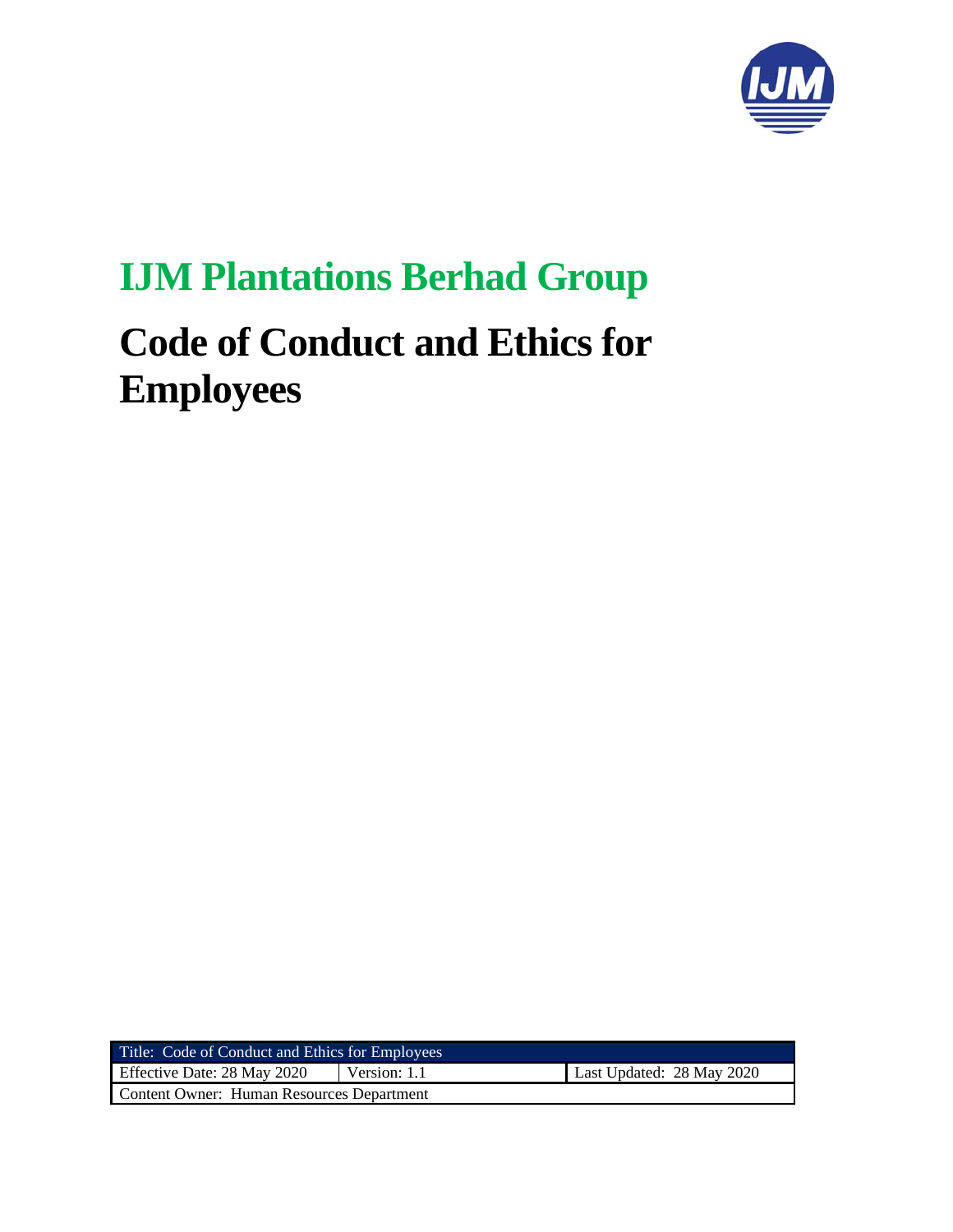

# **1. Introduction**

IJM Plantations Berhad ("**IJMPLT**") and its subsidiaries (collectively referred to as the "**Company**") are committed to conducting its business in a legal and professional manner, with the highest standard of integrity and ethics. The Company practices a zero-tolerance approach against all forms of bribery and corruption, and upholds all applicable laws in relation to anti-bribery and corruption.

In line with the Company's commitment, all Employees (as defined below) are expected to conduct themselves with regard to the highest standard of integrity and ethics.

# **2. Scope and Application**

This Code of Conduct and Ethics for Employees ("**Code**") shall apply to all Directors of the Company, and all employees of the Company, including full-time or permanent employees, part-time employees, employees on probation, trainees and interns, employees on secondment and Employees on fixed-term contracts (collectively, **"Employees**").

This Code is not meant to cover all possible circumstances in which Employees may encounter in the course of work. The objective of this Code is to assist the Employees in defining ethical standards and conduct in the course of work.

In any circumstance which is not covered by this Code or in case of any doubt, employees must refer to your immediate superior, Head of Department or the HR Department for clarification or guidance. Directors must refer to the Chairman of the Board or the Chief Executive Officer & Managing Director ("CEO&MD").

## **3. Obligations**

The Company is committed to doing business the right way, by acting ethically and consistently with this Code, its policies and all applicable laws, rules and regulations. Employees have a continuing obligation to familiarise themselves with applicable laws relating to their duties and responsibilities and the Company's policies.

New Employees must read and acknowledge this Code in IJM's system. They must also acknowledge this Code or any amendments and take part in any acknowledgement process as and when required after the initial acknowledgement.

Employees who are managers and/or managing/engaging third party, contractors, consultants and/or Employees positioned in the Company's premises, they have the additional responsibility of leading and being a positive example of this Code to their subordinates and ensuring all third parties, contractors, consultants and/or Employees positioned in the Company's premises comply to the Code too. Managers must also be aware of, and report any unethical or illegal business practices.

Employees must comply and observe this Code when working with the Company. In some instances (such as confidentiality obligations), Employees are also bound by it even after leaving the Company.

Employees must also observe all laws and regulations that govern all of the matters covered in this Code. In the event of a conflict between the content of this Code and any applicable law, the applicable law shall prevail and Employees shall comply with applicable law.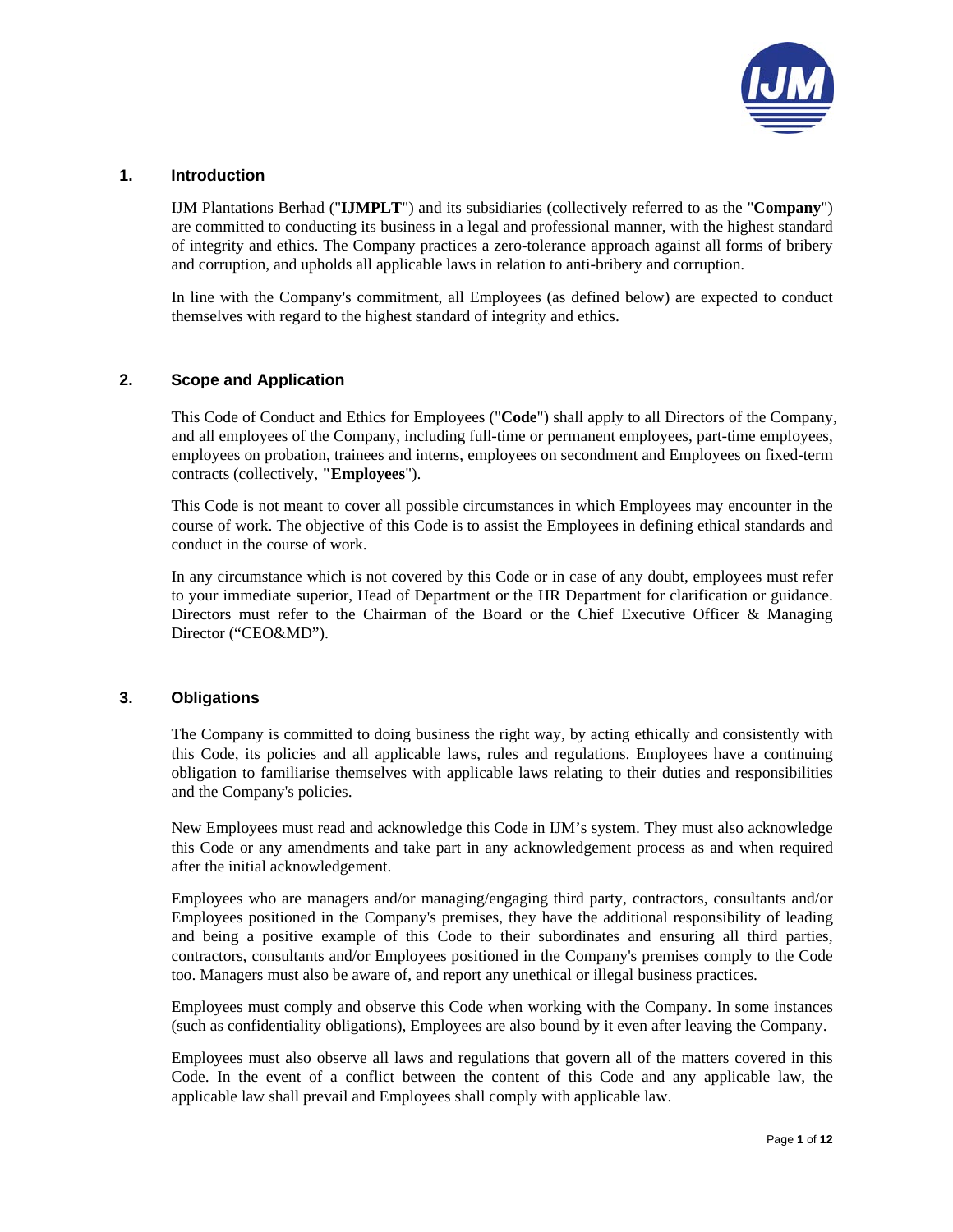

Non-compliance with this Code will be treated seriously and may result in disciplinary action, including the possibility of suspension or dismissal, and if warranted, be subjected to legal proceedings. Violation of applicable laws may subject you to civil and/or criminal penalties imposed by regulatory authorities or courts, in addition to disciplinary action.

# **4. Workplace Culture and Environment**

## **i. Equal Opportunity and Non-Discrimination**

The Company upholds the principle of diversity of workforce, equal opportunity, nondiscrimination and fair treatment in all aspects of employment, including recruitment and hiring, compensation and benefits, working conditions, training, rewards and recognition, career development and retirement. Employees must strive to create a workplace where everyone is treated fairly and equally. Employees cannot discriminate based on race, religion, gender, politics or disability. Employees must be fair to all, and strive to be seen as fair to all.

# **ii. Health, Safety and Environment ("HSE")**

The Company is committed to providing a safe and healthy work environment to you. Safety is everyone's responsibility. Employees must ensure a safe and healthy environment for everyone including the public and comply with all related laws, the Company's policy, systems and processes that govern HSE. Employees must be appropriately trained and competent in the specified areas of HSE and apply the same to the discharge of their duties and responsibilities.

Employees must report any occupational incident (accident, hazard, unsafe act or condition) to your Head of Department. Employees are required to actively participate in related HSE programs.

Employees who are managers and/or managing/engaging third party staff, contractors, consultants and/or Employees working for the Company, shall have the additional responsibility to ensure that all comply with all HSE requirements.

## **iii. Harassment, Threats and Violence**

The Company seeks to provide a work environment where Employees are treated with respect and free from any form of harassment, threat, intimidation, violence or any other inappropriate behaviour. Employees are responsible to report any harassment, intimidation, offensive or inappropriate behaviour. All complaints or grievances will be investigated and appropriate action will be taken to stop such conduct and prevent future occurrences.

## **iv. Drugs, Alcohol and Prohibited Substances**

Employees are expected to perform their duties and responsibilities free from the influence of any substance that could impair job performance or pose unacceptable safety risk to themselves or others. The Company therefore prohibits among others, working under the influence of alcohol, illegal drugs or controlled substances. In addition, the use, possession, distribution or sale of illegal drugs or other controlled substances in the workplace (other than for approved medicinal purposes) is strictly prohibited.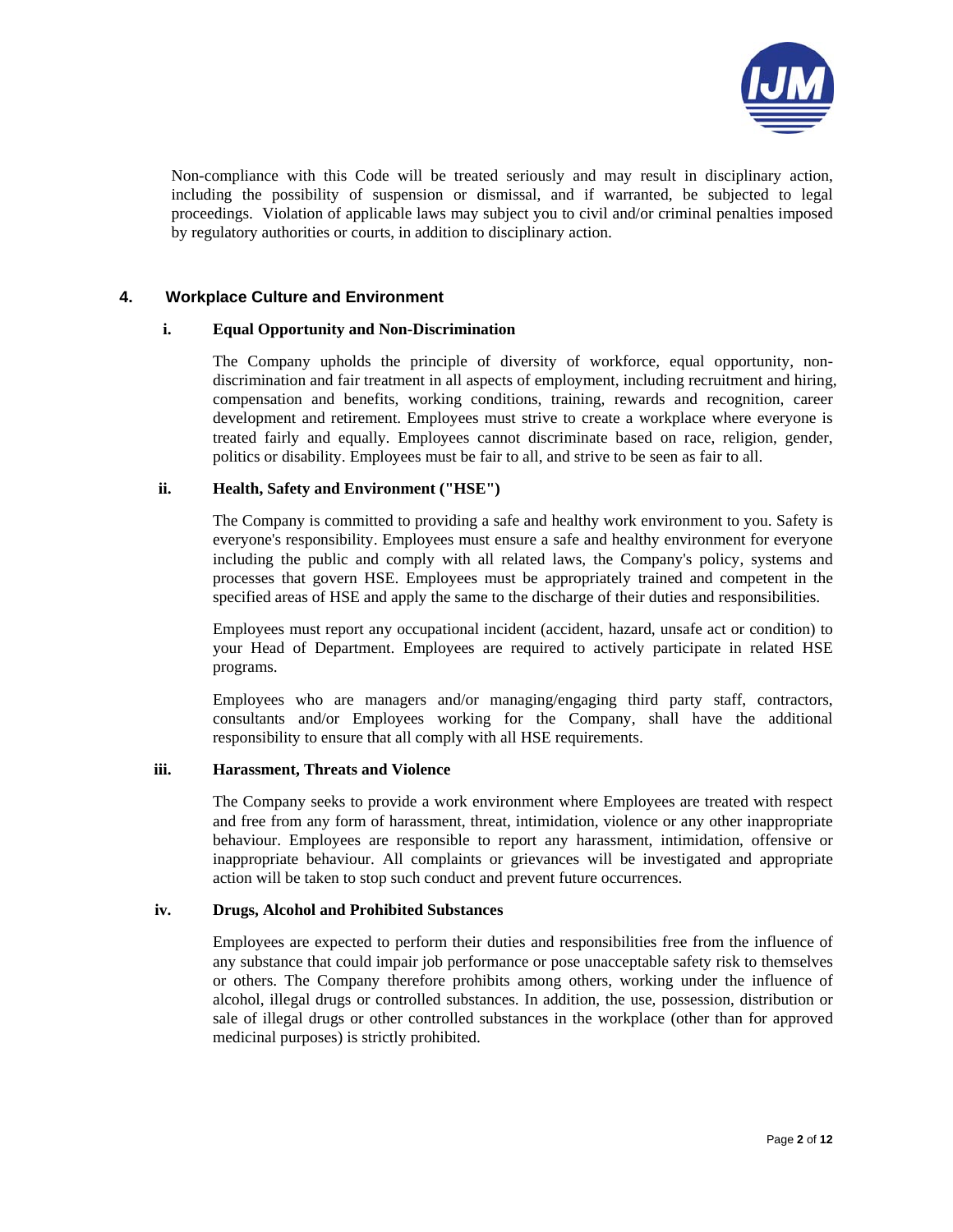

# **5. Company Information, Records and Assets**

#### **i. Data Protection**

The Company has put in place policies governing use of data. Employees shall comply with such policies and record, manage, store and transfer all personal data and records in compliance with applicable legal, tax, regulatory and accounting requirements.

"*Personal data"* refers to any information that relates directly or indirectly to an individual, who is identified or identifiable from that information or from that or other information in the Employees' knowledge and/or possession. Such information may include address, identification card number, passport number, email addresses and contact details, as well as any expression of opinions about that individual and any intentions of the data user in respect of that individual.

#### **ii. Protection and Use of Company Assets and Resources**

The Company provides its Employees a variety of resources and assets, which may include any licensed software for Employees to deliver their work. Employees shall safeguard and make proper and efficient use of the assets and resources in compliance with all applicable laws, company policies and licensing agreements, and take all necessary steps to prevent loss, damage, misuse, theft, fraud or destruction of the Company's assets and resources.

If Employees use the Company's assets and resources for personal use, it must not be used for any illegal reason or purpose, does not go against any specific rules or policies and must not have a negative impact on the Company, such as cost, safety, reputation or productivity nor distract the Employees from focusing on their duties and/or responsibilities.

Employees must not store or view or download or send any materials which are pornographic, sexist, racist or illegal in nature or which can create hatred or ill feelings.

Employees must not share usernames and passwords with anyone at all, nor allow access to systems through their own usernames and passwords, even if it is for work.

Employees must not duplicate copyrighted materials, copy the Company's proprietary software or install unauthorized software into the Company's assets.

#### **iii. Records and Reporting**

The Company has put in place the policies which sets out the time period to retain and destroy data and records, based on the specific statutory and regulatory requirements, some of which are specific to a particular business operations or functions. Employees are responsible to retain and store proper records in compliance with Company policy, legal and regulatory requirements.

#### **iv. Proprietary and Confidential Information**

All Employees are required to exercise caution and protect the Company's confidential information and guard such confidential information against any unauthorised disclosure or use.

Employees are also required to protect any confidential information which third parties may have access to in the course of work. Confidential information includes, but are not limited to, data and technical know-how, business plan and budget, product design, customer list and information, information on current and future projects and work processes, and any nonpublished financial or other data.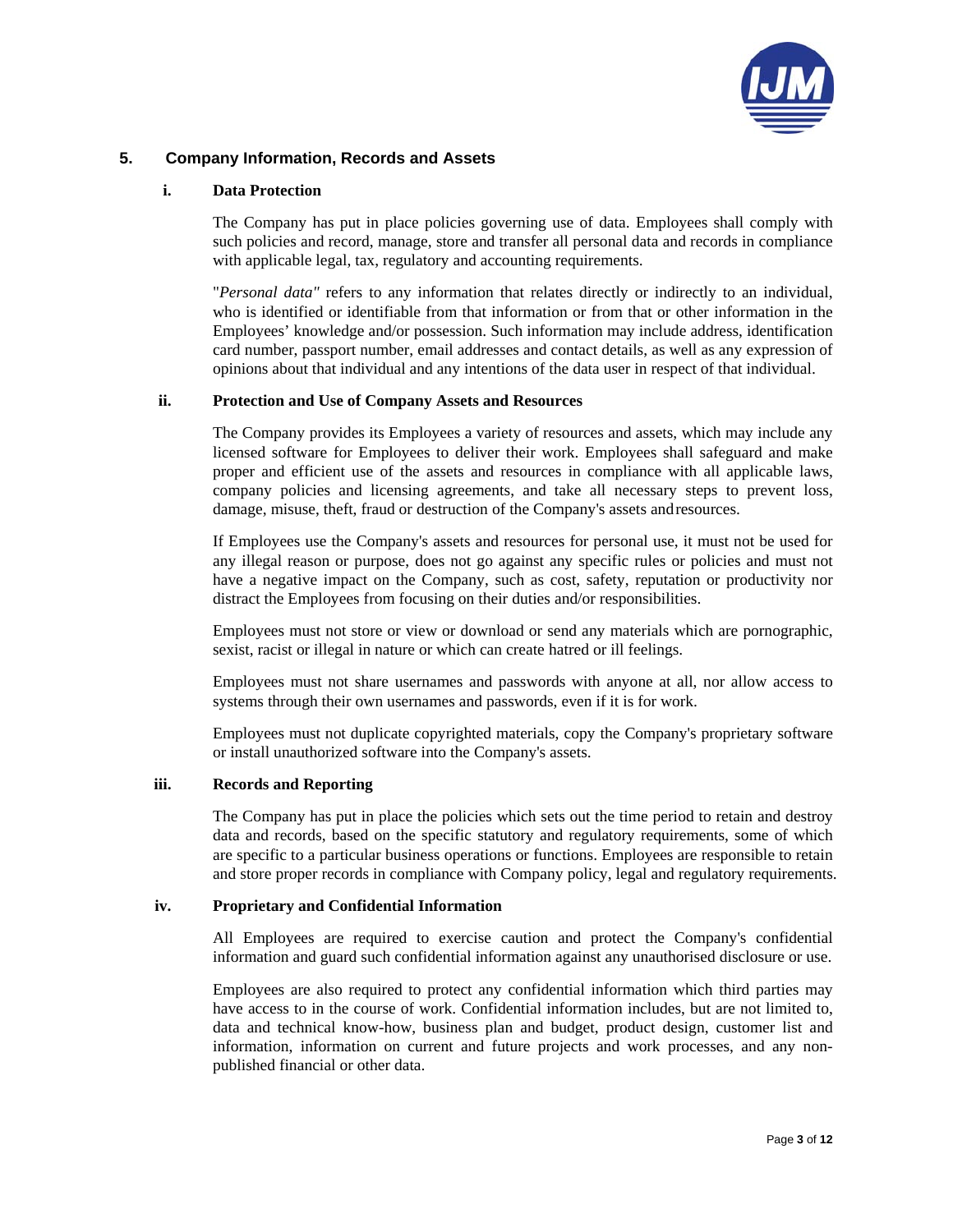

In the event that any Employee knows of material information affecting the Company which has yet to be publicly released, the material information shall be treated as confidential information and must be held in the strictest confidence until it is publicly released.

Unless required by law or authorised by the Company, you shall not disclose confidential information or allow such disclosure or use confidential information for unauthorised purposes. This obligation continues beyond the termination of employment.

Employees must not share or discuss openly information which are not known in the public domain such as information on employees, customers, suppliers, business partners, technical information, data, knowhow and business information, marketing strategies, financial conditions and operations. These information should also not be used for any unauthorized reason and/or purpose.

Employees must not misrepresent, falsify, improperly amend or remove any information in the Company's records.

Employees must not access, copy, distribute, share or send out any customers' information without proper authorization or other than through approved process.

## **6. Conflicts of Interest**

Employees have an obligation to act in the best interest of the Company at all times. Employees are prohibited from using their position or knowledge gained directly or indirectly in the course of their duties and responsibilities or employment for private or personal advantage or for any unauthorized purpose.

If there are cases of potential or actual conflict of interest, employees are obliged to disclose the conflict promptly by submitting the completed Employee Conflict of Interest Declaration to the Human Resource Department and Directors are obliged to disclose to the Company Secretary of the Company so that a determination can be made as to the existence and seriousness of any potential or actual conflict.

Any dealings of family members / relatives / friends with the Company must be disclosed, regardless whether directly or through a third party vendor / contractor.

Employees must not work in any other trade, business, employment or directorship other than their employment with the Company, whether within or outside of working hours, without the prior written approval from the Human Resource Department.

#### **7. Compliance with the Law**

The Company will comply with all applicable laws, rules and regulation of the governments, commissions and exchanges in jurisdictions within which the Company operates. Employees are expected to understand and comply with the laws, rules and regulations that are applicable to their positions and/or work, including but not limited to the Anti-Money Laundering and Anti-Terrorism Financing Act 2001, Malaysian Anti-Corruption Commission Act 2009, Personal Data Protection Act 2010 and Competition Act 2010. The Company reserves the right to report any actions or activities suspected of being criminal in nature to the police or other relevant authorities.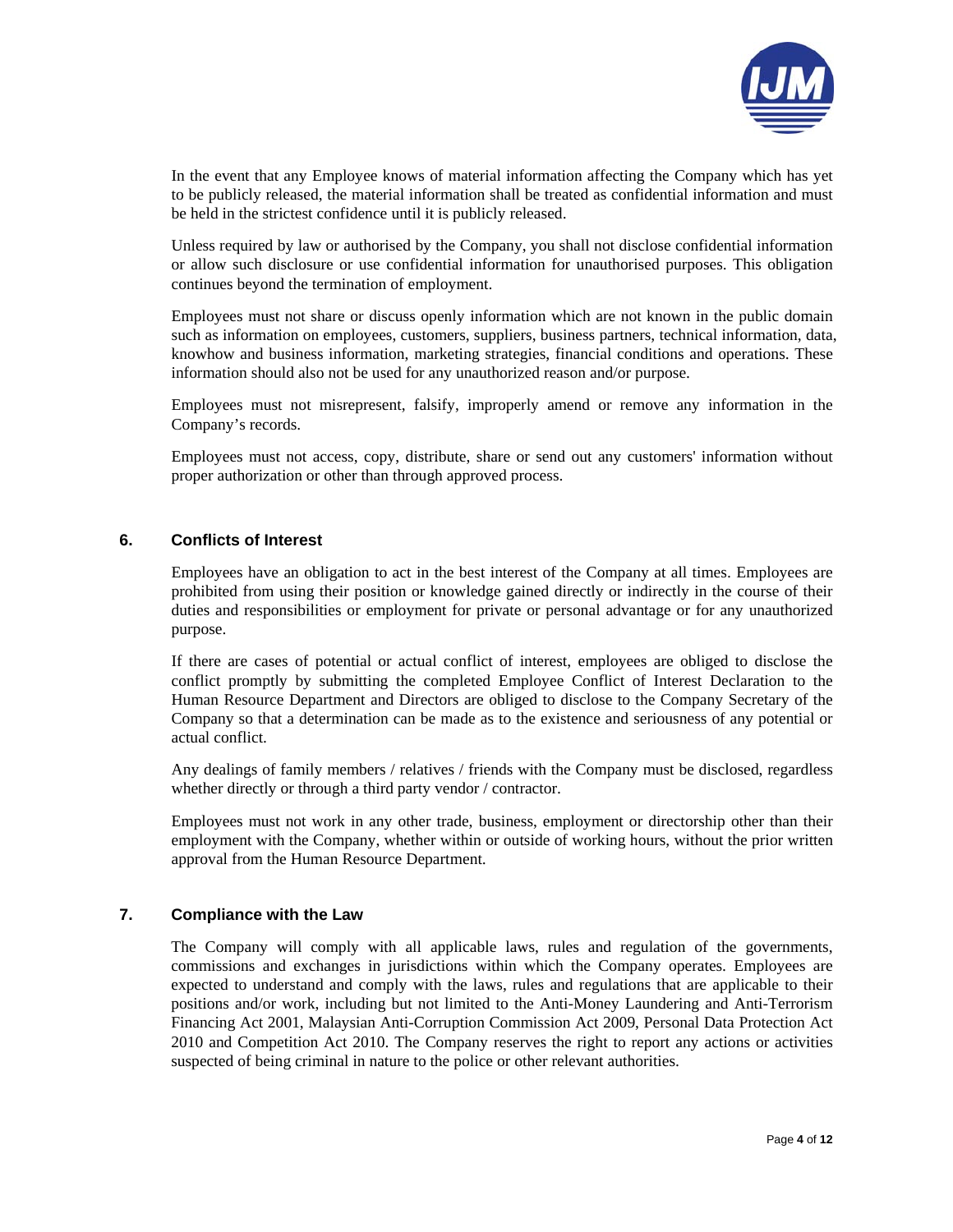

# **8. Bribery and Corruption**

In line with the Company's policy and zero-tolerance approach against bribery and corruption, the Company has put in place the Anti-Bribery and Corruption System ("**ABCS**") to consolidate and manage elements, policies, objectives and processes in relation to bribery and corruption risks in the Company. Employees are required to comply with the ABCS Manual and its corresponding policies.

As a general rule, Employees shall not, directly or through any third parties, offer, give, solicit or accept any bribes in order to achieve any business or personal advantage for themselves or others or engage in any transaction that contravene any applicable anti-bribery or anti-corruption laws.

# **9. Gifts**

The Company does not prohibit gifts offered and/or received in the normal course of business. However, it is important to note that certain gifts may cause improper influence, or appear or be perceived to cause improper influence. Such gifts may even be seen as a bribe and may adversely tarnish the reputation of the Company.

#### **i. Gifts that are usually acceptable**

As a guiding principle, gifts that are sufficiently modest and usually acceptable in the course of business will be approved in accordance to the Company's usual limits of authorities. However, all Employees should take into consideration the following when determining whether the offering or receiving of gifts is usually acceptable:

#### **a. Intention and timing**

*What is the intention of offering or receiving such gifts and when is such gift being offered or received?* 

No gifts should be offered or received with the intention of influencing a party's objectiveness in making a business decision. Any gift that comes with a direct/indirect suggestion, hint, understanding or implication that some expected or desirable outcome is required in return for the gift is not allowed. Accordingly, gifts should not be offered or received immediately before or after, or during the negotiations of business decision.

## **b. Transparency**

*Would you be embarrassed if your superior, colleague or anyone else becomes aware of the gift offered or received?* 

All gifts offered and received should be made openly and not in secret.

#### **c. Frequency**

#### *How frequent is the gift being offered or received?*

All gifts offered and received should be made as an occasional occurrence and should not create any expectations. All gifts should be reasonable, appropriate and be justifiable in the normal course of business.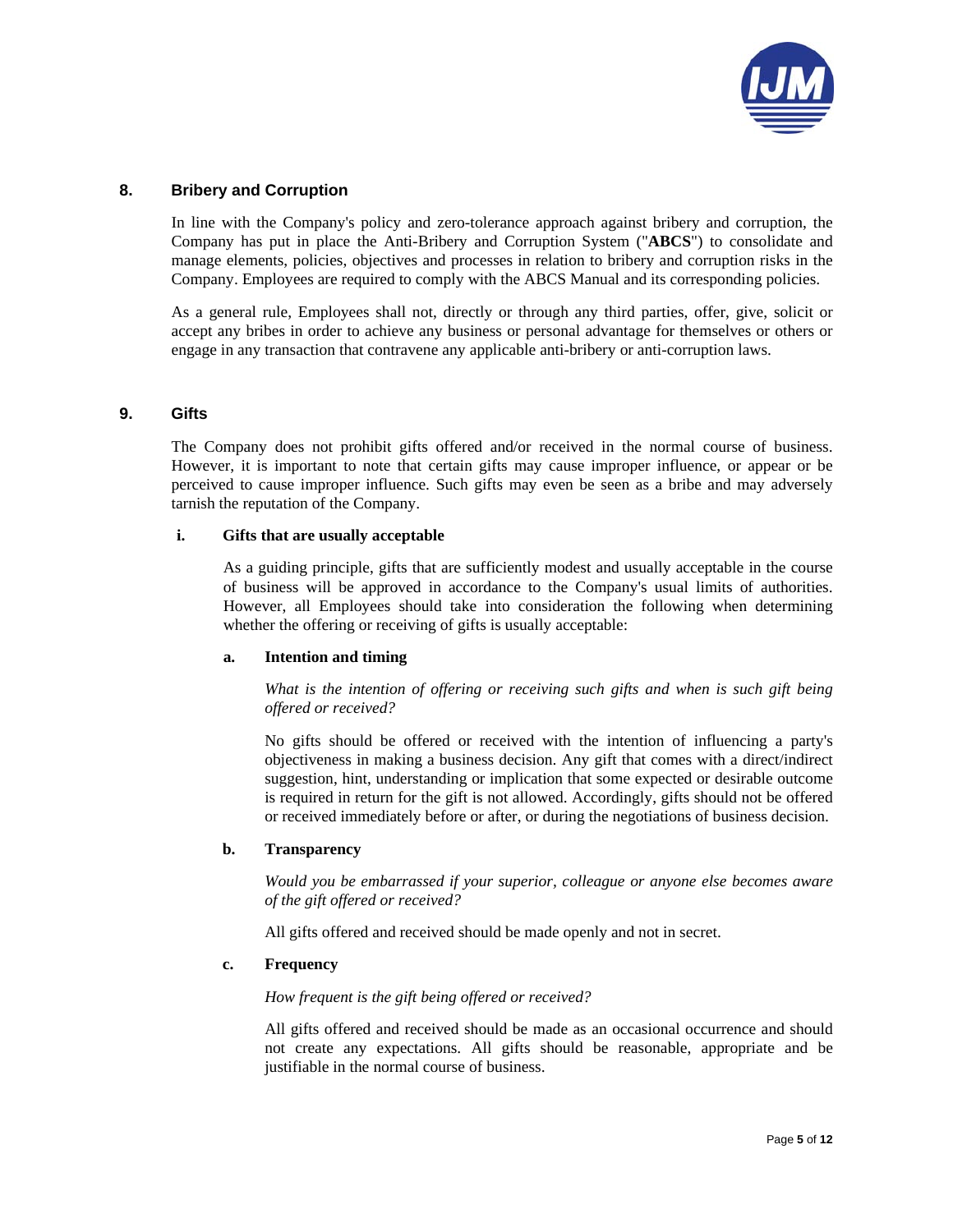

## **d. Compliance with the other party's policies and rules**

*Is the gift offered or received allowed by the other party's policies and rules?* 

All Employees should ensure that the gift offered and received does not violate the other party's applicable policies and rules.

## **e. Legality**

*Is the gift offered or received illegal under any applicable laws?* 

All gifts offered and received must not be illegal under any applicable laws in the countries of both the offeror and recipient of such gift.

# **ii. Gifts that are strictly prohibited**

As a guiding principle, the following gifts are **strictly prohibited**:

- (a) Any gift that is illegal or in breach of any laws, regulations or rules;
- (b) Any gift offered to a Government Official to facilitate or expedite a routine procedure;
- (c) Gifts involving parties currently engaged in a tender or competitive bidding process;
- (d) Gifts made in cash or cash equivalent i.e. anything that can be easily converted to cash;
- (e) Any gift that is a "*quid pro quo*", i.e. something offered in return for something else such as business advantage; and
- (f) Any gift that is paid for personally to avoid having to declare or seek approval for.

# **iii. Gifts that require prior approval**

For gifts that are neither usually acceptable in the course of business nor strictly prohibited as stated above, such gifts may be acceptable with specific prior approval. Prior approval must be sought from the respective business manager in charge (first level approval) and the Compliance Officer (second level approval).

In observing the above guiding principles and in the spirit of transparency, all gifts received and/or offered shall be recorded in a gift register. The Compliance Officer shall be primarily responsible over the gift register and have oversight over the gift process, including the maintenance of the gift register.

If ever in doubt as to whether a gift is allowed, the Compliance Officer should be consulted.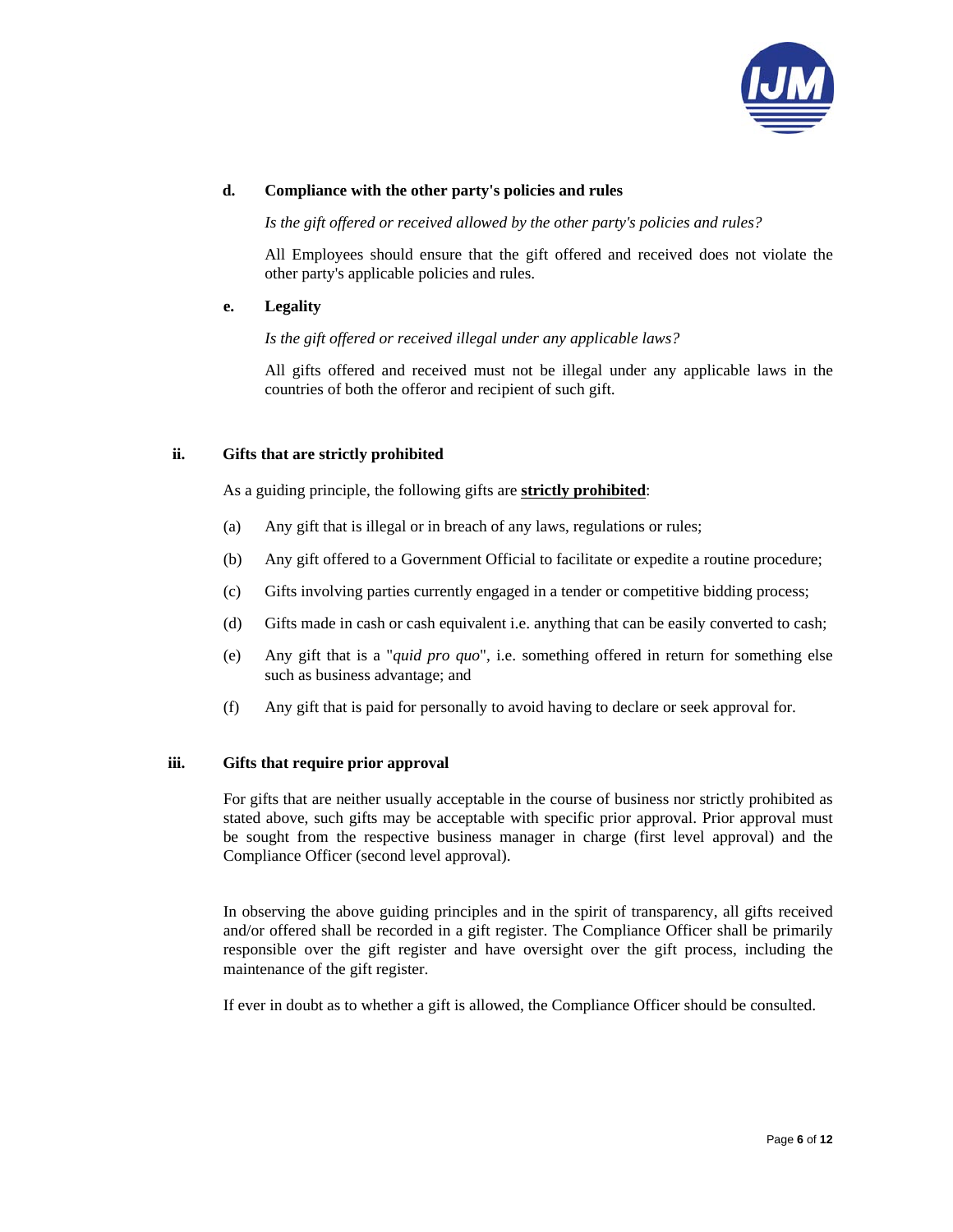

## **10. Hospitality and Entertainment**

The Company recognises that providing modest hospitality and entertainment are legitimate ways of building relationships in and as such a common practice within the business environment to foster good business relationships. However, the Company is mindful that hospitality and entertainment may be perceived as a way of improperly influencing the judgment and decision making process in a business transaction.

## **i. Hospitality and entertainment that are usually allowed**

As a guiding principle, hospitality and/or entertainment that is sufficiently modest and usually acceptable in the course of business is allowed and do not require specific approval. However, similar to the considerations taken into account in relation to gifts, all Employees should consider the following:

## **a. Intention and timing**

*What is the intention of the hospitality and entertainment, and when is such hospitality and entertainment being offered or received?* 

No hospitality and entertainment should be offered or received with the intention of influencing a party's objectiveness in making a business decision. Any hospitality and entertainment that comes with a direct/indirect suggestion, hint, understanding or implication that some expected or desirable outcome is required in return for the gift is not allowed. Accordingly, hospitality and entertainment should not be offered or received immediately before or after, or during the negotiations of business decision.

## **b. Transparency**

*Would you be embarrassed if your superior, colleague or anyone else becomes aware of the hospitality and entertainment offered or received?* 

All hospitality and entertainment offered and received should be made openly and not in secret.

## **c. Frequency**

*How frequent is the hospitality and entertainment being offered or received?* 

All hospitality and entertainment offered and received should be made as an occasional occurrence and not create any expectations. All hospitality and entertainment should be reasonable, appropriate and be justifiable in the normal course of business.

## **d. Compliance with the other party's policies and rules**

*Is the hospitality and entertainment offered or received allowed by the other party's policies and rules?* 

All Employees should ensure that the hospitality and entertainment offered and received does not violate the other party's applicable policies and rules.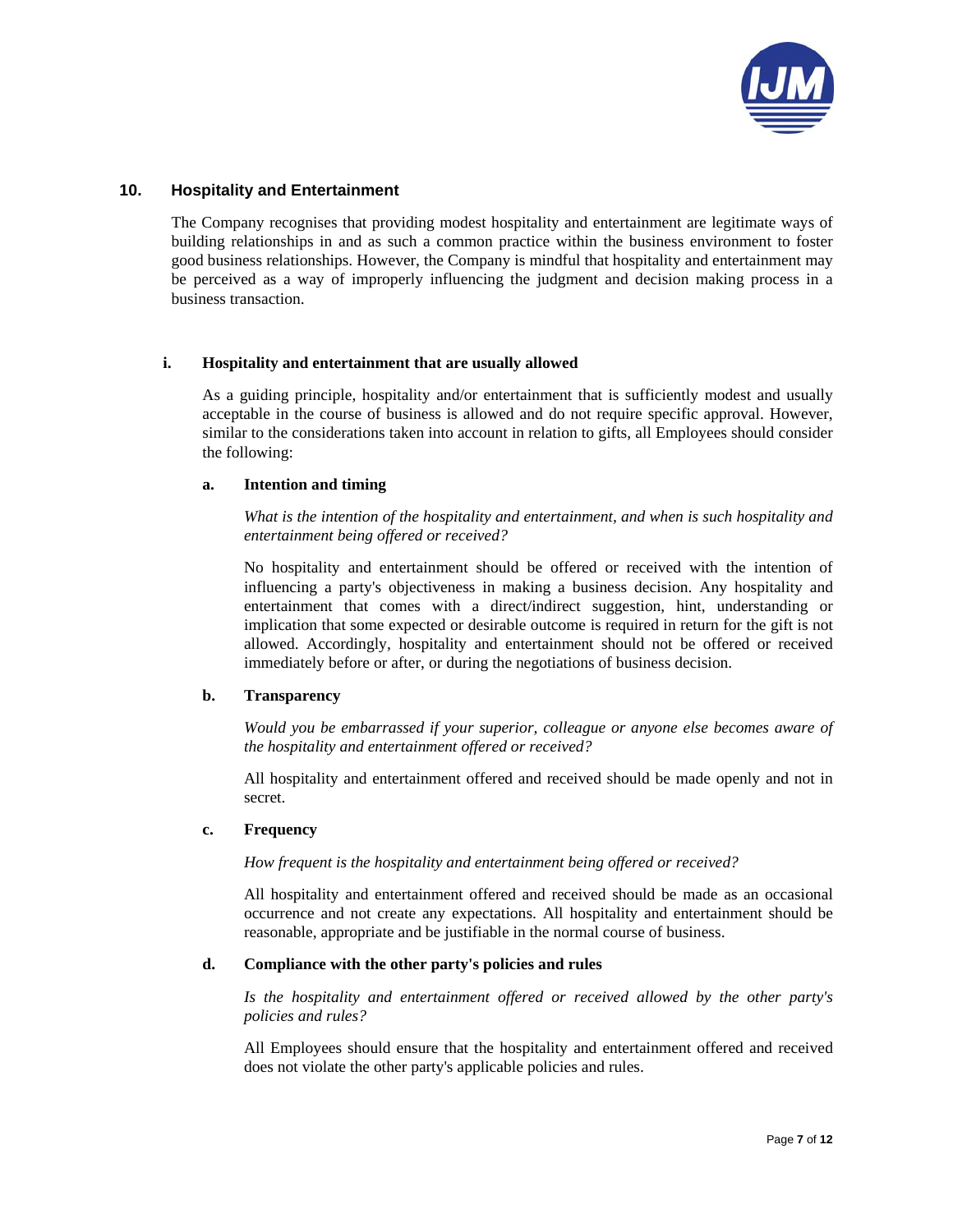

# **e. Legality**

*Is the hospitality and entertainment offered or received illegal under any applicable laws?* 

All hospitality and entertainment offered and received must not be illegal under any applicable laws in the countries of both the offeror and recipient of such gift.

# **ii. Hospitality and entertainment that are strictly prohibited**

As a guiding principle, the following hospitality and entertainment are **strictly prohibited**:

- (a) any hospitality and entertainment that is illegal or in breach of any laws, regulations or rules;
- (b) any hospitality and entertainment offered to a Government Official to facilitate or expedite a routine procedure;
- (c) hospitality and entertainment involving parties currently engaged in a tender or competitive bidding process;
- (d) hospitality and entertainment offered or received as a "*quid pro quo*", i.e. something offered in return for something else such as business advantage;
- (e) any hospitality and entertainment that are sexually oriented;
- (f) any hospitality and entertainment provided or received that would be perceived as lavish or excessive or may adversely tarnish the reputation of the Company; and
- (g) any hospitality and entertainment that is paid for personally to avoid having to declare or seek approval for.

## **11. Insider Trading**

'Insider Trading' is a criminal offence and is prohibited under the Securities Industry Act 1983, the Companies Act 2016 and the Listing Requirements of Bursa Malaysia Securities Berhad. Sections 183 to 198 and 201 of the Capital Markets and Services Act 2007 contain relevant provisions prohibiting insider trading.

Employee is an 'insider' if they have material information not available to the public, which would have an effect on the price or value of the Company's securities ("**Inside Information**"), and know or deemed to know that information is not generally available.

If any Employee are in possession of Inside Information, they are not allowed to trade in securities of the Company or another listed company if that information has not been made public. Employees are also prohibited from disclosing any Inside Information to any third party.

Employees must exercise due care when dealing, either purchasing or in the sale of shares of the Company in view of the implications under insider trading laws.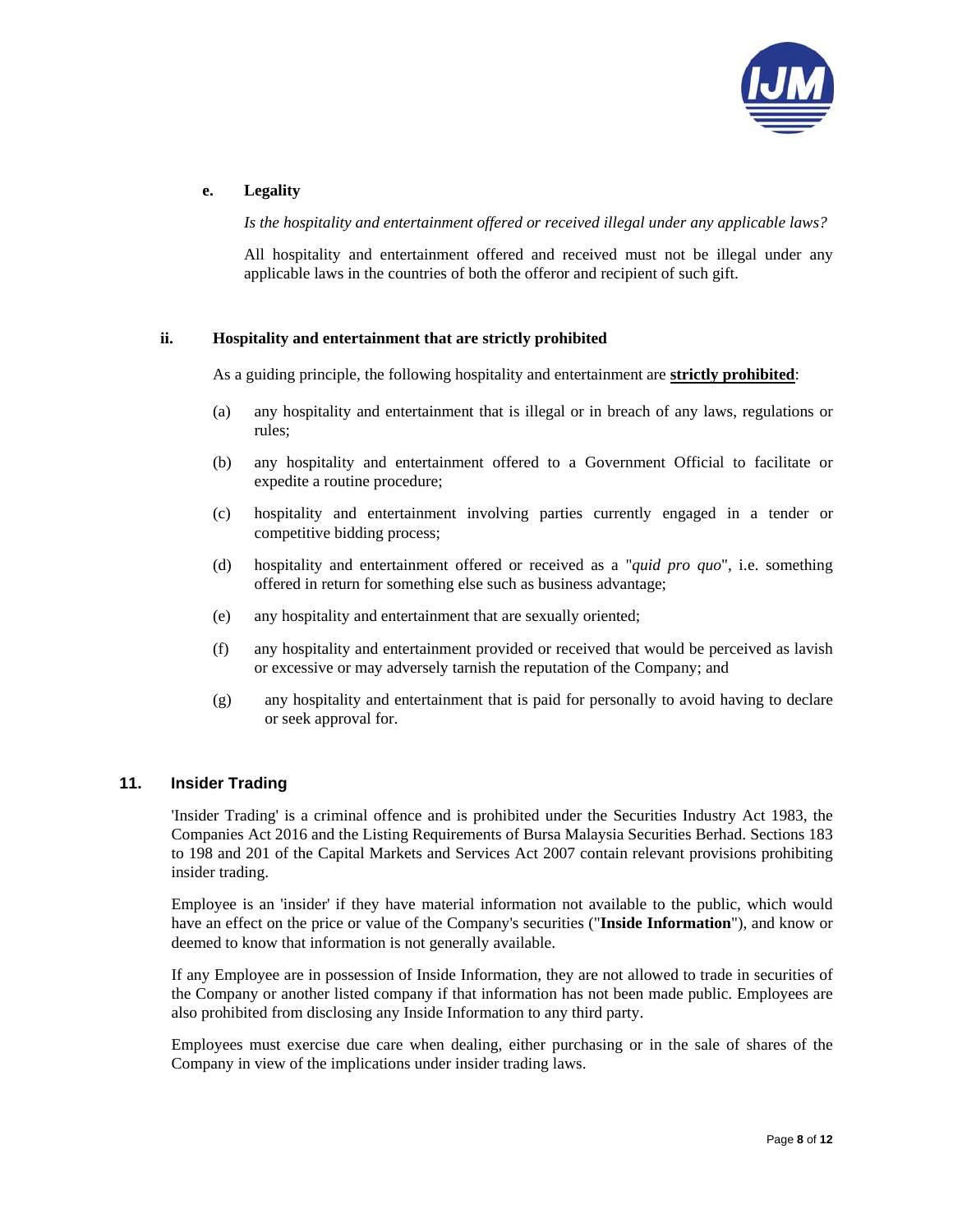

# **12. Money Laundering**

Money laundering is a process by which persons or groups try to conceal the proceeds of illegal activities or try to make the sources of their illegal funds look legitimate.

Employees should always ensure that they are conducting business with reputable customers, for legitimate business purposes and with legitimate funds. Employees need to be mindful of the risk of the Company's business being used for money laundering activities and if they suspect money laundering activities, they should report it to their respective Head of Department or the relevant person designated by the Company.

## **13. Fraud**

Employees have collective responsibilities to detect and report fraudulent activities such as:

- (a) Forgery or alteration of documents;
- (b) Misappropriation, destruction or disappearance of funds, inventories, supplies or other Company's tangible or intangible assets;
- (c) Improper handling or reporting of financial transactions;
- (d) False, fictitious or misleading entries of reports; and
- (e) False or misleading statements to those conducting investigation of irregularities.

Suspected irregularities or corruptions must be reported in accordance with the Whistleblowing Policy immediately.

Employees are not to discuss their suspicions with anyone other than the investigation team.

## **14. Punctuality & Attendance**

Employees must be on time to any event they are required to be part of, whether working hours or meetings or external events which are part of their duties and responsibilities.

Employees must get their Head of Department or such designated person's approval before leaving your workplace for personal matters.

If absent from work, Employees must tell their Head of Department or such designated person at the first available opportunity the reason for their absence. The Head of Department or such designated person however has the right to reject the Employees request and if so they have to report to work immediately. Head of Departments are required to exercise good judgment and in such instance balancing the needs of the Company and the individual.

# **15. Purchasing & Sourcing**

All purchases must be made in the interest of the Company. Employees must practice equal treatment to all vendors, with due care on confidentiality, transparency and with no conflict of interest.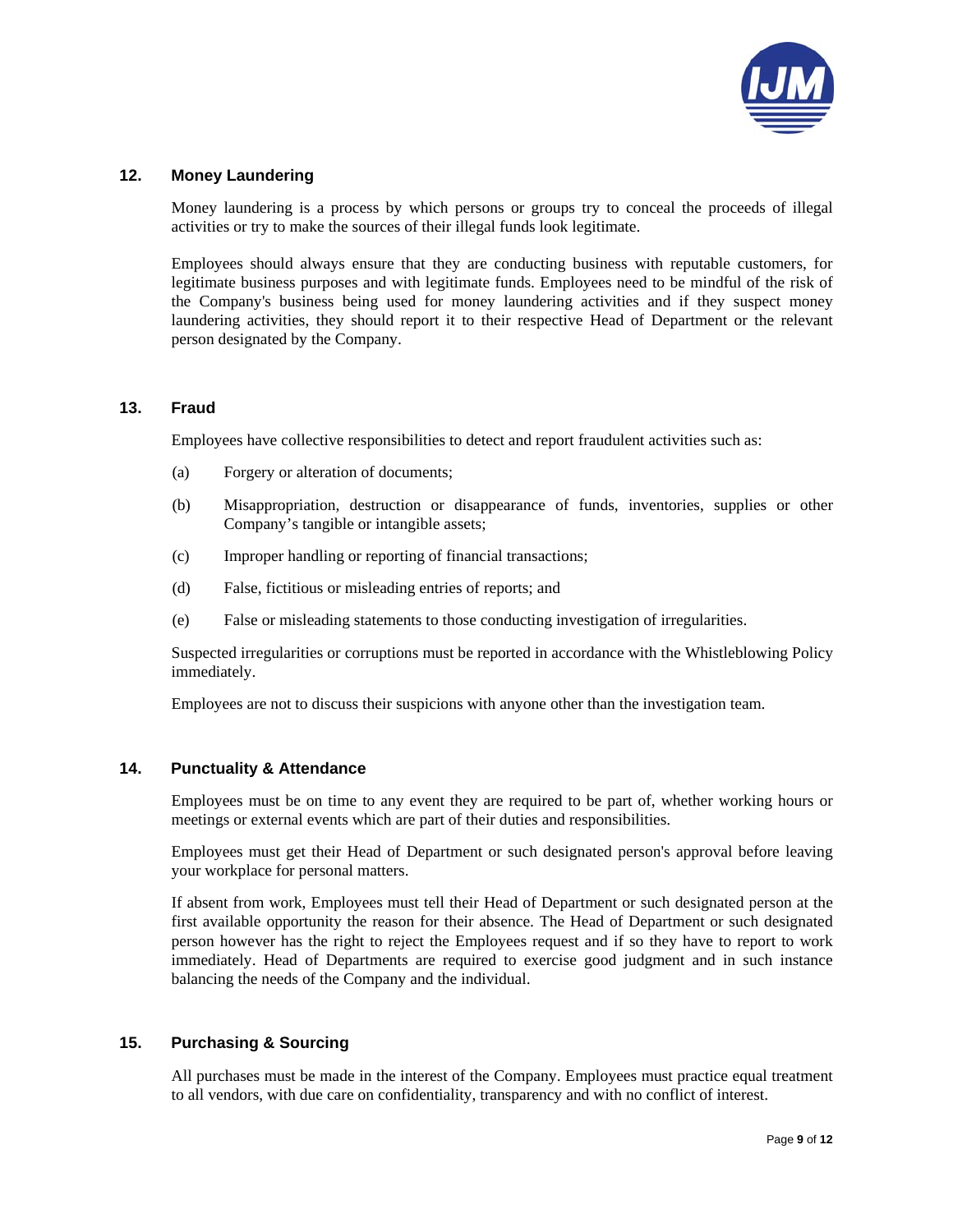

Any conflict of interest through relationships, business or others must be declared to the Employees' Head of Department, regardless of access to or not to tender or procurement-related sensitive information.

All monetary commitments on behalf of the Company must be within the Company's limits of authority.

If an Employee has tendered his resignation, such Employee shall no longer be allowed to make any commitment on behalf of the Company.

#### **16. Competitors**

As much as the Company wants to gain competitive advantage against our competitors, the Company will not use illegal or unethical methods to achieve such goal. The Company does not tolerate anyone who steals, procures, obtains or possesses any of its competitors' proprietary information or trade secrets. If Employees have obtained such information by mistake, immediately consult the Legal Department.

## **17. Media and Interactions**

#### **i. Social Media**

Social media is a very fast changing area. Whilst the Company respects the Employees' rights to freedom of speech, they must be mindful of what is acceptable and what is not to be posted on social media. If Employees are officially posting on behalf of the Company, they must have been authorized to do that, and they must comply with applicable procedures and policies. If it's a personal post, Employees must not give the impression that they are posting on behalf of the Company, and they must be aware that their comments may implicate the Company even if they had posted it as a personal post.

Employees must not publish, post, release any materials or confidential information or participate in any forums that may harm the reputation of the Company.

Any posting which may potentially create an unpleasant working environment within the Company is not acceptable.

These requirements apply to postings done during or after working hours, regardless of whether Employees are using their own or the Company's equipment/devices.

#### **ii. Media**

If Employees receive any queries from the media, Employees shall direct them to the CEO&MD or the Executive Director. Employees are not to respond unless prior authorisation has been given.

Any requests from financial analysts shall be directed to the Investor Relations Department and any requests from shareholders shall be directed to the Company Secretary.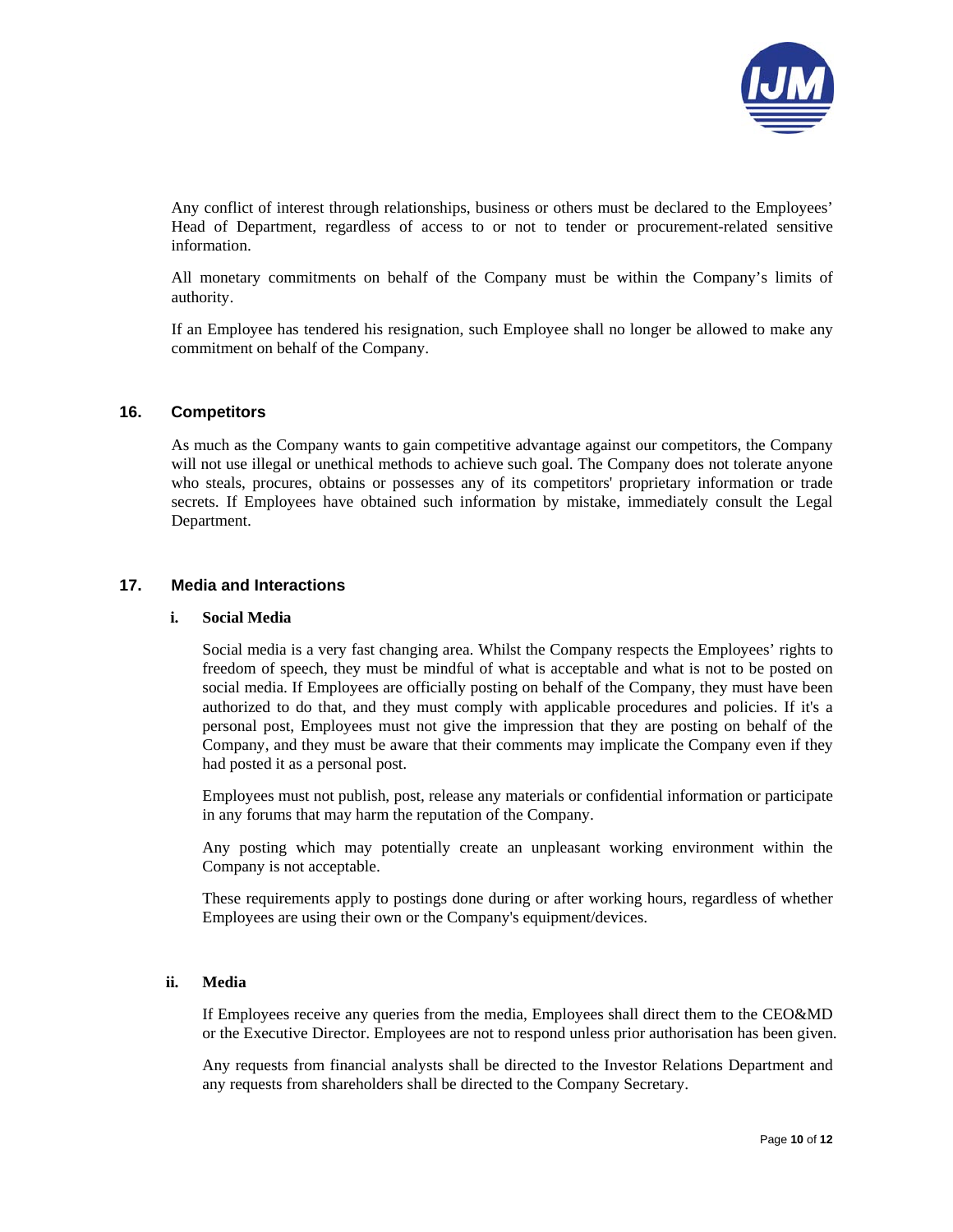

#### **iii. Employees Conduct with Internal Parties**

The Company does not tolerate anyone using their ranks, seniority, race, physical size or gender to intimidate others. All conduct with internal parties must reflect the Company's values and employees are responsible to monitor and ensure effective controls are implemented in their respective area of work.

Employees who are supervisors shall have the added responsibility of managing their subordinates. They must make objective decisions and without any prejudice or discrimination.

#### **iv. Employees' Conduct with External Parties**

All Employees are representatives of the Company. As such, all Employees must at all times ensure business is done with the highest integrity and professionalism.

The Company does not condone anyone who offers, makes or demands for unlawful payments to secure sales/business. If any Employee receives any non-routine requests from government or regulatory agencies, immediately check with the relevant departments handling the matter.

# **18. Responsibility over Your Security**

All Employees must report any security incidents and/or any potential security related risks to their supervisor or Head of Department.

Employees ID tag and access into the Company's premises is for their use only and not to be shared. All Employees must always wear and display your Company ID tag within the Company's premises and report any losses.

Employees who are supervisors and/or managing/engaging third party, contractors, consultants and/or Employees, they have the additional responsibility to ensure that all comply with all the security requirements as per this Code.

## **19. Whistleblowing Policy**

The Company has put in place a Whistleblowing Policy, which can be found on www.ijmplantations.com, to uphold the highest standards of professionalism, integrity and ethical behaviour in the conduct of its business and operations. The policy sets out procedures which enables employees and members of the public to raise genuine concerns regarding actual or suspected unethical, unlawful, illegal, wrongful or other improper conduct and also sets out the process for managing any action, intimidation or harassment against a whistleblower.

If Employees suspect of any possible violations of law or unethical conducts such as fraud, corrupt practices, misrepresentations or deliberate errors connected with our financial statements, any form of harassment or conflict between personal life and work or anything else that carries substantial risks to the Company and/or public health or safety and security, they must report it.